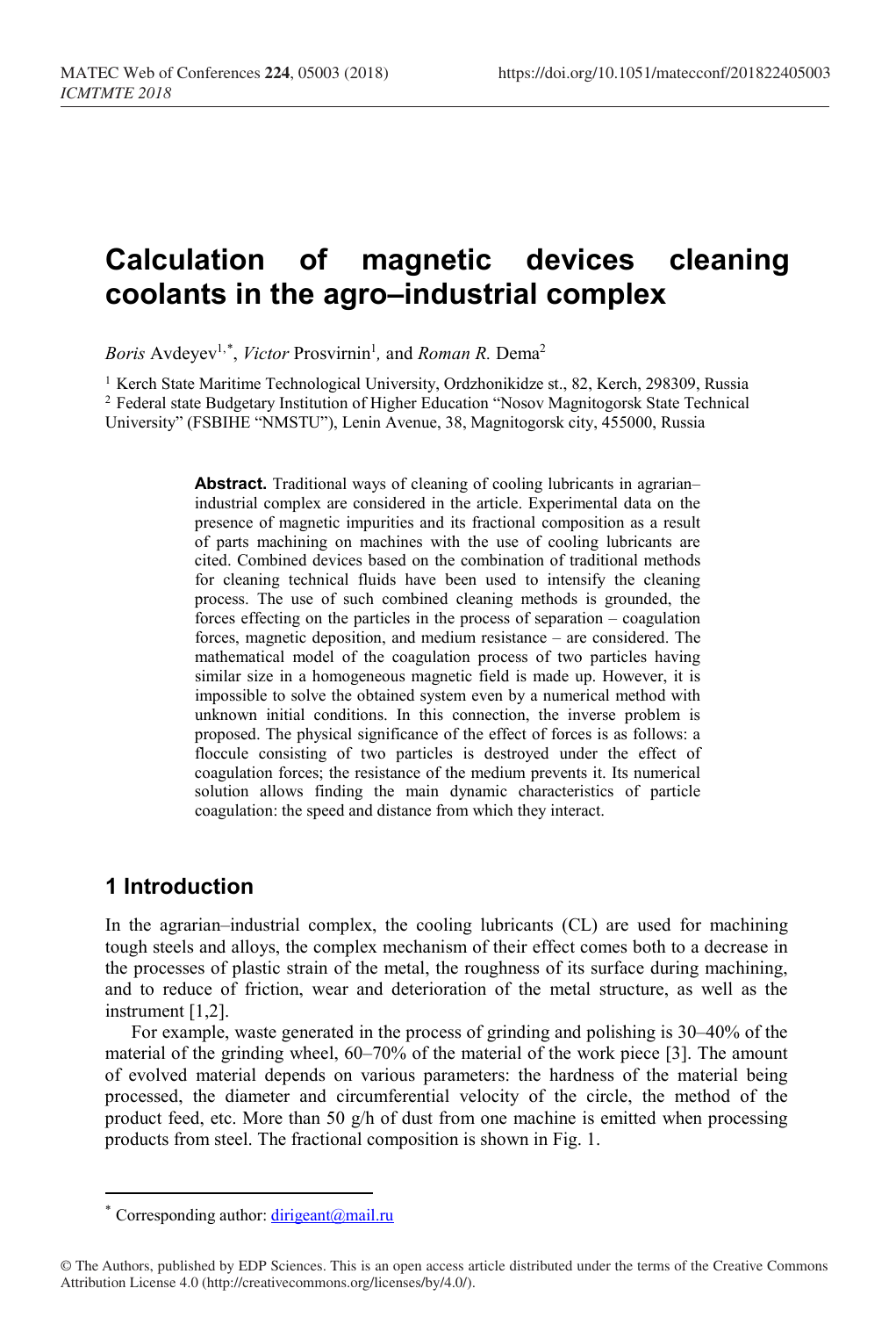

**Fig. 1.** The fractional composition of metal powder when grinding

The characteristic of the slurry in CL of the grinding section is shown in Table 1. The cooling lubricant cost in the agrarian–industrial complex is up to 4 times higher than the cutting tools cost and reaches 17% of the prime cost of manufacturing machine parts [4,5].

| The characteristic of the slurry              | Grinding type |            |       |
|-----------------------------------------------|---------------|------------|-------|
|                                               | black         | semi black | clean |
| Density, $kg/m3$                              | 4075          | 3700       | 3150  |
| Medium diameter of particles, mm:             |               |            |       |
| metal                                         | 0,8           | 0,65       | 0,5   |
| abrasive                                      | 0.5           | 0,4        | 0,32  |
| Particle amount in slurry, %:                 |               |            |       |
| metal                                         | 95,5          | 92,5       | 90,5  |
| abrasive                                      | 4,5           | 7,5        | 9,5   |
| The amount of slurry (from one machine, kg/h) |               |            | 0,6   |

**Table 1**. The characteristic of the slurry of the grinding section. is shown in

Appropriate devices for purification of technical fluids from mechanical impurities, usually based on traditional methods, are envisaged to extend the resource indices in systems and installations [6,7].

Electromagnetic devices for purification of viscous media can be divided into the following main groups: coagulators, settling tanks, filters, filter separators and separators.

In recent years, combined devices based on the combination of traditional and non– traditional ways for purification of technical fluids – the use of electrical fields (magnetic, electric, ultrasound, etc.) began to be used to intensify the purifying process [8].

### **2 Material and methods**

Analysis of existing information and long–term researches has shown that combined methods have not been fully implemented yet. The main reason is the lack of scientifically based methods and recommendations for the calculation and implementation of various combined systems and devices for purification of technical fluid from mechanical impurities, which restrains the creation of new and improvement of existing purifying devices [9].

This allows us to draw general conclusions on the state of this issue:

– traditional methods and technical means have almost exhausted themselves;

– one of the ways to increase the degree of purification is the application of external influences in the form of electric fields;

– the overwhelming amount of mechanical impurities of cooling lubricants that arise during operation and during the repair of agricultural machinery, fully or partially relates to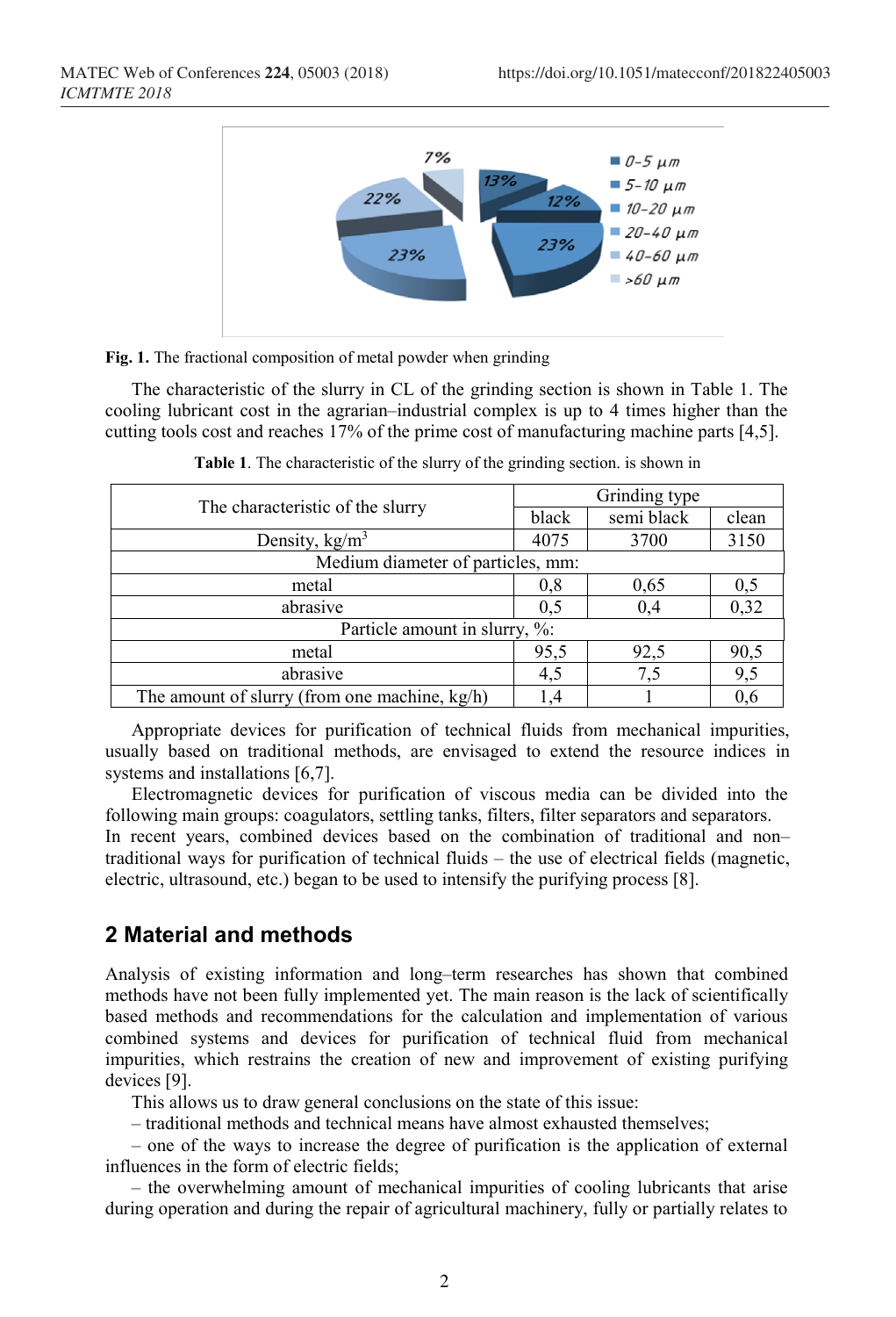ferromagnets and allows intensification of purification by magnetic effect;

– the energy of the magnetic field being relatively small in absolute value can cause a significant increase in the degree of purification.

#### **3 Results and its discussion**

When particles get the operating space of the electromagnetic device in a magnetic field, they stick together, forming floccules of the acicular structure, which move towards the field points with the greatest intensity.

The extraction of particles from a dispersed medium with the forces of a magnetic field includes three types of motion: orientation (turning through force lines of the field – elements of rotational motion); formation of floccule; precipitation of floccule and single (uncoagulated) particles.

Depending on the parameters of the particles, the medium and the magnetic field, the description of the motion of each individual particle is difficult due to the large number of calculations and the complexity of determining the initial conditions. The presence of connections between the moving particles does not allow us to examine them separately experimentally. However, each of the movements can be investigated on the basis of physical laws and regularities having strict mathematical formulations. These mathematical dependencies will give a general mathematical model for the extraction of ferromagnetic particles in appropriate devices.

The magnitude of the magnetic force effecting on the particle is calculated according to the expression:

$$
F_M = \mu_0 \cdot \chi \cdot V \cdot H \cdot \frac{dH}{dl},\tag{1}
$$

where  $\mu_0 = const = 4 \cdot \pi^{-7}$ ,  $\chi$  and  $V$  – magnetic perception and volume (m<sup>3</sup>) of the particle accordingly; *H* and d*H*/d*l* – field strength (A/m) and rate of its change (A/m<sup>2</sup>) along motion of particles accordingly.

Moreover the particles (floccules) interact with each other with a force defined by the Coulomb's law for "magnetic masses" [10]:

$$
F_F = \frac{4 \cdot \pi \cdot M_1 \cdot M_2}{\mu_0 \cdot \mu_f \cdot R_F^2},\tag{2}
$$

where  $M_1$ ,  $M_2$  – "magnetic masses" of particles, m<sup>2</sup>·kg/s<sup>2</sup>·A;  $\mu_f$  – the magnetic permeability of the medium in which the particles are located;  $R_F$  – the distance between the particles, m.

When moving in viscous media, additional forces appear that prevent the movement of particles (floccules). The strength of the medium's resistance, according to the Stokes law, is:

$$
F_D = -3 \cdot \pi \cdot d \cdot \eta_f \cdot U_F, \qquad (3)
$$

where *η<sup>f</sup>* –dynamic viscosity of viscous media, Pa·s.

Influential parameters of magnetizing devices (solenoids, electromagnets, permanent magnets, etc.) by means of which coagulation and extraction of particles is carried out are the magnetic field strength *H* and the magnetic susceptibility of the particles  $\chi$ , all other conditions being equal.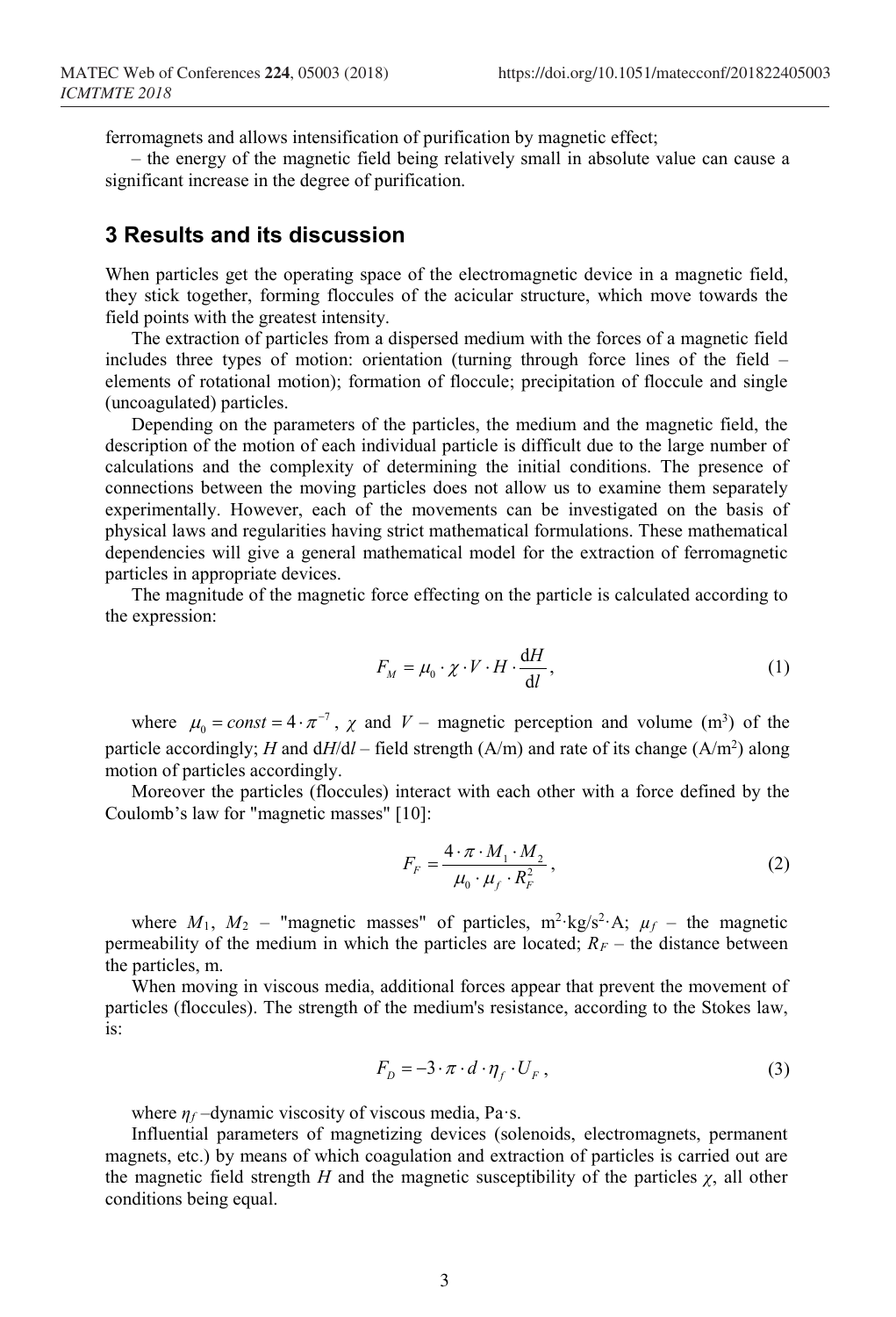Coagulation of particles is the most complex and insufficiently explored problem. Under certain conditions, it is primitive and dominates the general process of extracting particles from viscous media [11].

Let's assume that the magnetic field in the areas of the arrangement of the particles is homogeneous ( $dH/d$ *=*0), the effect of forces on them coincides with the direction of the field strength vector H (Fig. 2a). The magnetic deposition force of  $F<sub>M</sub>$  is zero. Without taking into account the gravity and buoyancy, the coagulation forces  $F_F$  and the resistance of the medium  $F<sub>D</sub>$ . will affect the particles. According to the second law of dynamics, the following equality exists for each of the 2 particles of mass m:

$$
F_1 = m_1 \cdot a_1 = \overrightarrow{F_{D1}} + \overrightarrow{F_{F1}}; \ F_2 = m_2 \cdot a_2 = \overrightarrow{F_{D2}} + \overrightarrow{F_{F2}}.
$$
 (4)

or in a differential form:

$$
m_1 \frac{d \overrightarrow{U_{F1}}}{dt} = \overrightarrow{F_{D1}} + \overrightarrow{F_{F1}}; \quad m_2 \frac{d \overrightarrow{U_{F2}}}{dt} = \overrightarrow{F_{D2}} + \overrightarrow{F_{F2}}.
$$
 (5)

The distance traversed by particles is calculated according to the expressions

$$
\frac{d\vec{Y}_1}{dt} = \vec{U}_{F1}; \quad \frac{d\vec{Y}_2}{dt} = \vec{U}_{F2};
$$
\n(6)

$$
m_1 \frac{d^2 \overrightarrow{Y}_1}{dt^2} = \overrightarrow{F_{D1}} + \overrightarrow{F_{F1}}; \quad m_2 \frac{d^2 \overrightarrow{Y}_2}{dt^2} = \overrightarrow{F_{D2}} + \overrightarrow{F_{F2}}.
$$
 (7)

Equations (6) and (7) describe the interaction of particles in a magnetic field.



**Fig. 2.** The mechanism of interaction (coagulation) of particles in a magnetic field: a) primal problem; b) the inverse problem

The magnetic coagulation force  $F_F$ , taking into account the "magnetic mass", is calculated according to following formula [12]:

$$
F_F = \frac{\pi^3 \cdot \mu_0 \cdot d_1^2 \cdot d_2^2 \cdot H^2}{9 \cdot R_F^2} \left(\frac{\chi}{1 + N \cdot \chi}\right)^2; \tag{8}
$$
  

$$
R_F = (Y_1 + Y_2).
$$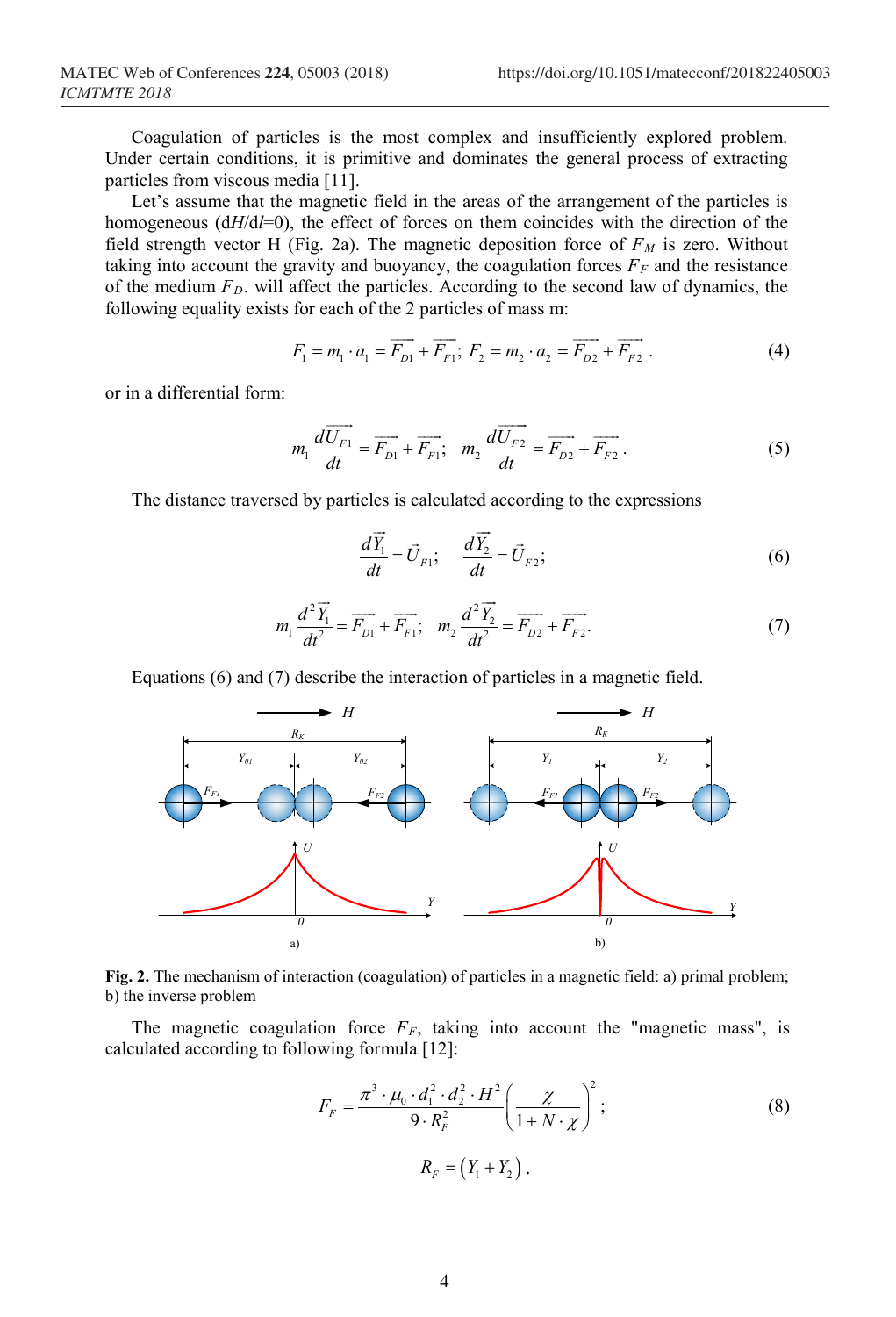It can be seen from expression (8) that the coagulation force depends on the magnetic susceptibility  $\gamma$  and particle size, the external field *H*, and also the distance between the particles  $R_F$ .

Substituting the values of  $F_D$  and  $F_F$  from (3) and (8) into the system of equations (7), taking into account the fact that

$$
\chi_b = \frac{\chi}{1 + N \cdot \chi},\tag{9}
$$

где *χ<sup>b</sup>* –magnetic susceptibility of body, we get:

$$
-m_1 \frac{d^2 Y_1}{dt^2} = -3 \cdot \pi \cdot d_1 \cdot \eta_f \cdot U_{F1} + \frac{\pi^3 \cdot \mu_0}{9} \cdot \frac{d_1^2 \cdot d_2^2}{(Y_1 + Y_2)^2} \cdot \chi_b^2 \cdot H^2
$$
  

$$
-m_2 \frac{d^2 Y_2}{dt^2} = -3 \cdot \pi \cdot d_2 \cdot \eta_f \cdot U_{F2} - \frac{\pi^3 \cdot \mu_0}{9} \cdot \frac{d_1^2 \cdot d_2^2}{(Y_1 + Y_2)^2} \cdot \chi_b^2 \cdot H^2
$$
 (10)

When initial conditions  $t = 0$ ;  $t(0) = 0$ .

$$
\frac{dY_1}{dt}(0) = U_{F10}; \frac{dY_2}{dt}(0) = U_{F20}; Y_1(0) = Y_{10}; Y_2(0) = Y_{20}
$$
\n(11)

The system of equations (10) with the initial conditions (11) is a mathematical model of the process of magnetic coagulation of two particles similar in size in a viscous medium. Solution (10) and (11) with known values of the parameters of the particles and the medium will allow the conditions for the formation of floccules, and hence the initial data for calculating the magnetic field [13,14].

However, as follows from (8), the action of the force  $F_F$  is endless in space, i.e. particles being in the field, always have effect on one another, thereby surely moved, having the defined distance values  $Y_1$  and  $Y_2$  and defined speed values  $U_1$  and  $U_2$  in any given moment of time. Therefore, it is impossible to solve system (10) even with a numerical method with unknown initial conditions (11).

To solve system (10), we consider two ferromagnetic particles, on which the forces  $F<sub>D</sub>$ and  $F_F$  effect, as shown in Fig. 2 b. In this case, the physical significance of the effect of forces is reduced to the following. The floccule, consisting of two particles, is destroyed under the effect of  $F_F$ , force  $F_D$  interferes it. At the beginning of motion path at  $t = 0$ ,  $F_F$ has a maximum value,  $F<sub>D</sub>$  is zero, so the motion of the particles in opposite directions is accelerated. As the distance between the particles increases, *FF* decreases, while the force  $F_D$  increases due to the increase in the velocity  $U_F$ . At moment of time  $t = t_I$ , the forces  $F_F$ and  $F_D$  tend to a maximum. With further motion of the particles,  $F_F$  and  $F_D$   $t_{end}$  to zero and at the time  $t = t_F$  forces  $F_F$ ,  $F_D \rightarrow 0$ . Thus, during a time  $0 \dots t_F$ , the particles go away to a distance  $R_F$ . The dynamics of the particles will then be described with the same differential equations (only the signs in front of the terms change) with known initial conditions:

$$
\frac{d^2Y_1}{dt^2} = -A_1 \cdot \frac{dY_1}{dt} - D_1 \frac{\chi_b^2 \cdot H^2}{(Y_1 + Y_2)^2};
$$
  
\n
$$
\frac{d^2Y_2}{dt^2} = A_2 \cdot \frac{dY_1}{dt} - D_2 \frac{\chi_b^2 \cdot H^2}{(Y_1 + Y_2)^2}.
$$
\n(12)

At  $t=0$ :  $t(0)=0$ :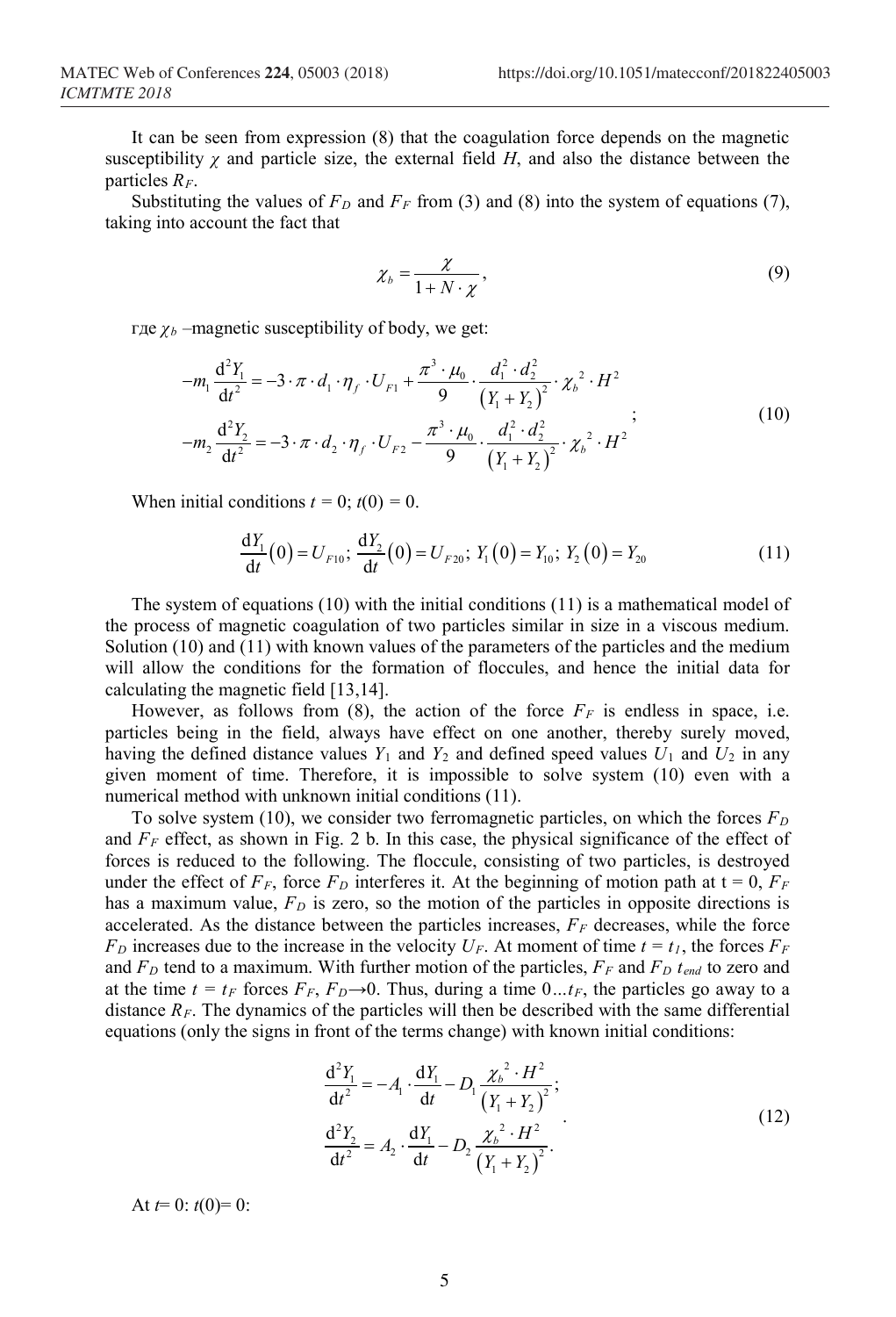$$
U_{F1}(0) = U_{F10} = 0; \quad U_{F2}(0) = U_{F20} = 0; Y_1(0) = Y_{10} = \frac{d_1}{2}; \quad Y_2(0) = Y_{20} = \frac{d_2}{2},
$$
 (13)

where

$$
A_1 = \frac{18 \cdot \eta_f}{d_1^2 \cdot \rho_p}; \ D_1 = \frac{2 \cdot \pi^2 \cdot \mu_0 \cdot d_2^2}{3 \cdot d_1 \cdot \rho_p}; \ A_2 = \frac{18 \cdot \eta_f}{d_2^2 \cdot \rho_p}; \ D_2 = \frac{2 \cdot \pi^2 \cdot \mu_0 \cdot d_1^2}{3 \cdot d_2 \cdot \rho_p}.
$$

 $\rho_p$  - the particle density, kg/m<sup>3</sup>.

#### **4 Conclusions**

The process of coagulation of magnetic particles plays an important role in the process of cooling lubricants in the agrarian–industrial complex. The developed system of differential equations with initial conditions allows us to calculate the main dynamic characteristics of particle coagulation: the speed  $U_F = f(t, R_F, d, p_p, \eta_f, \chi_b, H)$  and the distance from which they interact  $R_F = f(t, U_F)$ , which is necessary for the designing of systems and cleaning devices.

The work is fulfilled under the financial support of the Ministry of Education and Science of the Russian Federation, project no. 11.2054.2017/4.6 under the state task for 2017–2019.

#### **References**

- 1. V. Masyagin, R. Bazhenov, A. Muholzoev, MATEC Web Conf.: Int. Conf. on Mod. Trends Manuf. Technol. Equip. **129**, 01063 (2017)
- 2. S. Chernyi, IOP Conf. Ser.: Mater. Sci. Eng., 124 (2017)
- 3. E.S. Kiselev, V.N. Kovalnogov, *Scientific bases and technology of application of lubricating–cooling technological means at machining* (Ulyanovsk, UlSTU, 2008)
- 4. S.I. Platov, R.R. Dema, M.V. Kharchenko, R.N. Amirov, *Experience of application of liquid lubricating materials during wide strip hot rolling* 3rd International Sc. and Technic. Conf. on Sc. and Technical Progress in Ferrous Metal. (2017)
- 5. B. Avdeyev, MATEC Web Conf.: Int. Conf. on Mod. Trends Manuf. Technol. Equip. **129**, 06012 (2017)
- 6. V.A. Zhukov, E.P. Masyutkin, B.A. Avdeyev, IOP Conf. Ser.: Mater. Sci. Eng., **177** (2017)
- 7. B. Avdeyev, E. Masyutkin, S. Golikov, S. Sokolov and V. Gavrilov, *Calculation of efficiency curve of magnetic hydrocyclone* 2017 IEEE Conference of Russian Young Researchers in Electrical and Electronic Engineering, pp. 1225–1228 (2017)
- 8. S. P. Srivastava, Developments in Lubricant Technology (Wiley–Blackwell, 2014)
- 9. E.T. Bulyzhev, E.N. Men'shov, *Mathematical theory of magnetic coagulation of ferromagnetic particles in weakly contaminated sewage* Izvestia Samara Sci. Center Russ. Acad. Sci., **16** 1, pp. 247–254 (2014)
- 10. S.V. Vonsovsky, Magnetism. *Magnetic properties of dia, vapor, ferro, antiferro, and*